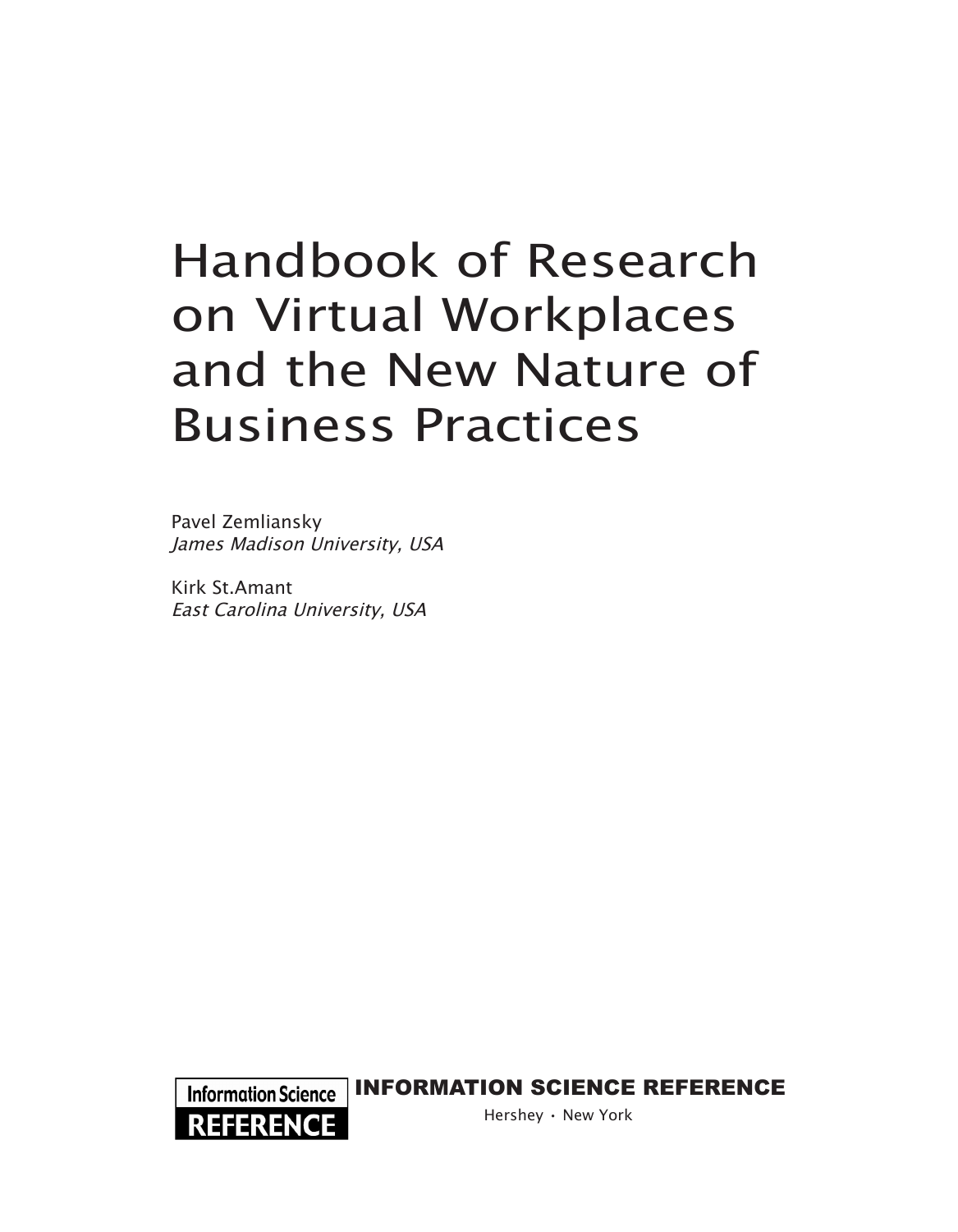Acquisitions Editor: Kristin Klinger Development Editor: Kristin Roth Senior Managing Editor: Jennifer Neidig Managing Editor: Sara Reed Copy Editors: Ashley Fails, Jeannie Porter Michael Brehm Cover Design: Lisa Tosheff Yurchak Printing Inc.

Published in the United States of America by Information Science Reference (an imprint of IGI Global) 701 E. Chocolate Avenue, Suite 200 Hershey PA 17033 Tel: 717-533-8845 Fax: 717-533-8661 E-mail: cust@igi-global.com Web site: http://www.igi-global.com

and in the United Kingdom by

Information Science Reference (an imprint of IGI Global) 3 Henrietta Street Covent Garden London WC2E 8LU Tel: 44 20 7240 0856 Fax: 44 20 7379 0609 Web site: http://www.eurospanonline.com

Copyright © 2008 by IGI Global. All rights reserved. No part of this publication may be reproduced, stored or distributed in any form or by any means, electronic or mechanical, including photocopying, without written permission from the publisher.

Product or company names used in this set are for identification purposes only. Inclusion of the names of the products or companies does not indicate a claim of ownership by IGI Global of the trademark or registered trademark.

Library of Congress Cataloging-in-Publication Data

Handbook of research on virtual workplaces and the new nature of business practices / Pavel Zemliansky and Kirk St. Amant, editors. p. cm.

 Summary: "This book compiles authoritative research from scholars worldwide, covering the issues surrounding the influx of information technology to the office environment, from choice and effective use of technologies to necessary participants in the virtual workplace"-- Provided by publisher.

Includes bibliographical references and index.

ISBN 978-1-59904-871-0 (hbk.) -- ISBN 978-1-59904-872-7 (ebook)

 1. Virtual reality in management--Handbooks, manuals, etc. 2. Virtual work teams--Handbooks, manuals, etc. 3. Information technology-- Management--Handbooks, manuals, etc. I. Zemliansky, Pavel. II. St. Amant, Kirk, 1970-

 HD30.2122.H36 2008 658'.05--dc22

2007032054

British Cataloguing in Publication Data

A Cataloguing in Publication record for this book is available from the British Library.

All work contributed to this book set is original material. The views expressed in this book are those of the authors, but not necessarily of the publisher.

*If a library purchased a print copy of this publication, please go to http://www.igi-global.com/reference/assets/IGR-eAccess-agreement.pdf for information on activating the library's complimentary electronic access to this publication.*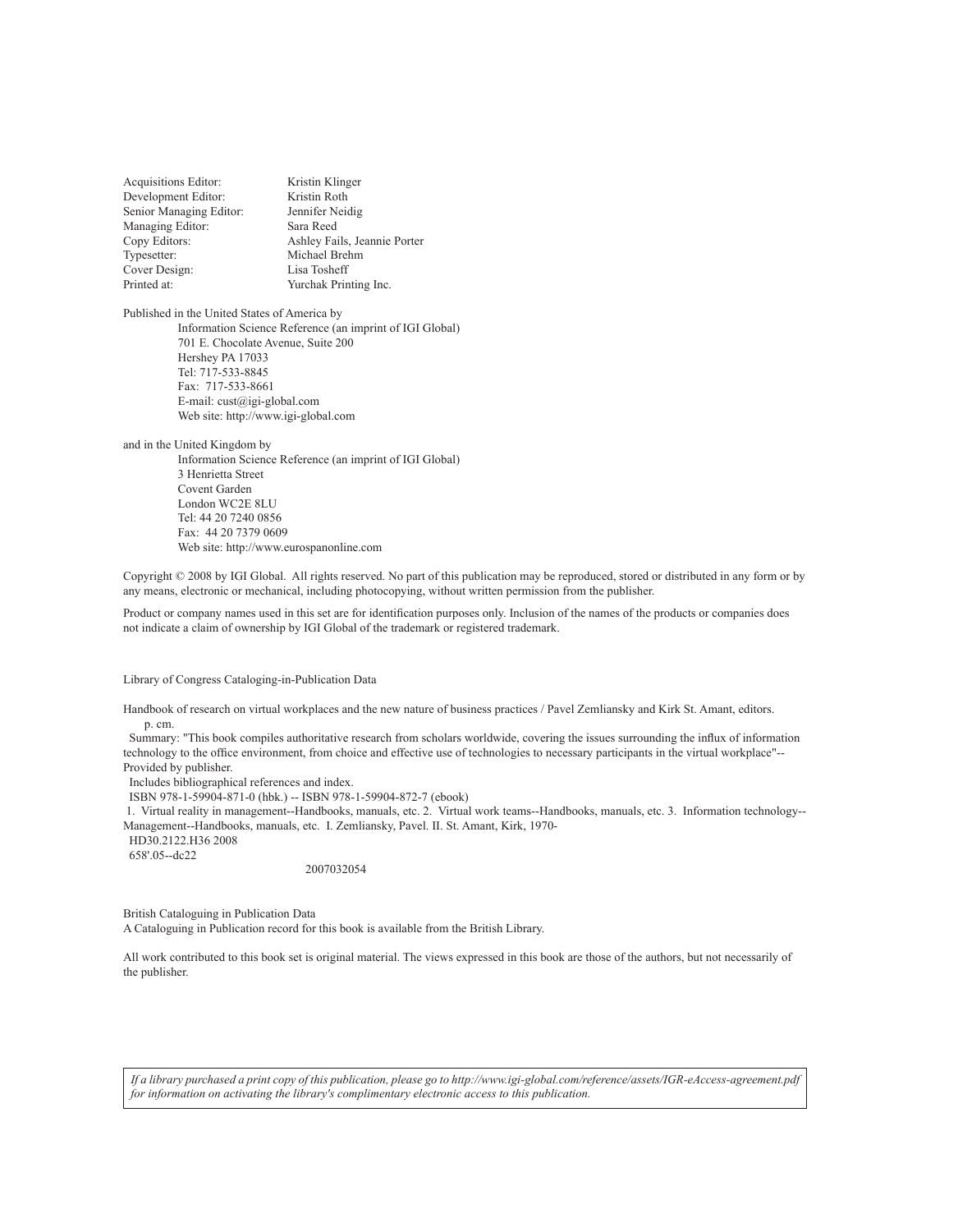# Chapter V Foundations and Applications of Intelligent Knowledge Exchange

**S.J. Overbeek** *e-Office B.V., The Netherlands*

**P. van Bommel** *Radboud University Nijmegen, The Netherlands*

**H.A. Proper** *Radboud University Nijmegen, The Netherlands*

**D.B.B. Rijsenbrij** *Radboud University Nijmegen, The Netherlands*

#### **AbstrAct**

*Exchange of knowledge is becoming increasingly important to modern organizations. In this chapter, it is explained what this elementary knowledge exchange consists of and how a virtual workplace can support knowledge exchange between workers. A scenario from the medical domain illustrates how physicians can improve their knowledge exchange by utilizing the virtual workplace models introduced. Better adaptation to the rapidly changing nature of providing healthcare is a desirable effect of improved knowledge exchange between physicians. Explicit models concerning possible physical, social and digital contexts of knowledge exchange are discussed, as well as models which depict how knowledge relatedness enables intelligent knowledge exchange. Researchers studying virtual workplace models for industry and academic purposes belong to the intended audience of this chapter. Administrators of public sector or other non-profit agencies who wish to incorporate virtual workplace models and methods into their daily operations can also benefit from the contents discussed.*

#### **introduction**

The importance of knowledge and in particular the dissemination of knowledge is becoming increasingly important for organizations. An

example can be found in the medical domain, clearly illustrated by Frank (2005) in that today's physicians continue to witness significant change in the nature of healthcare delivery. Practice is changing daily, with literally thousands of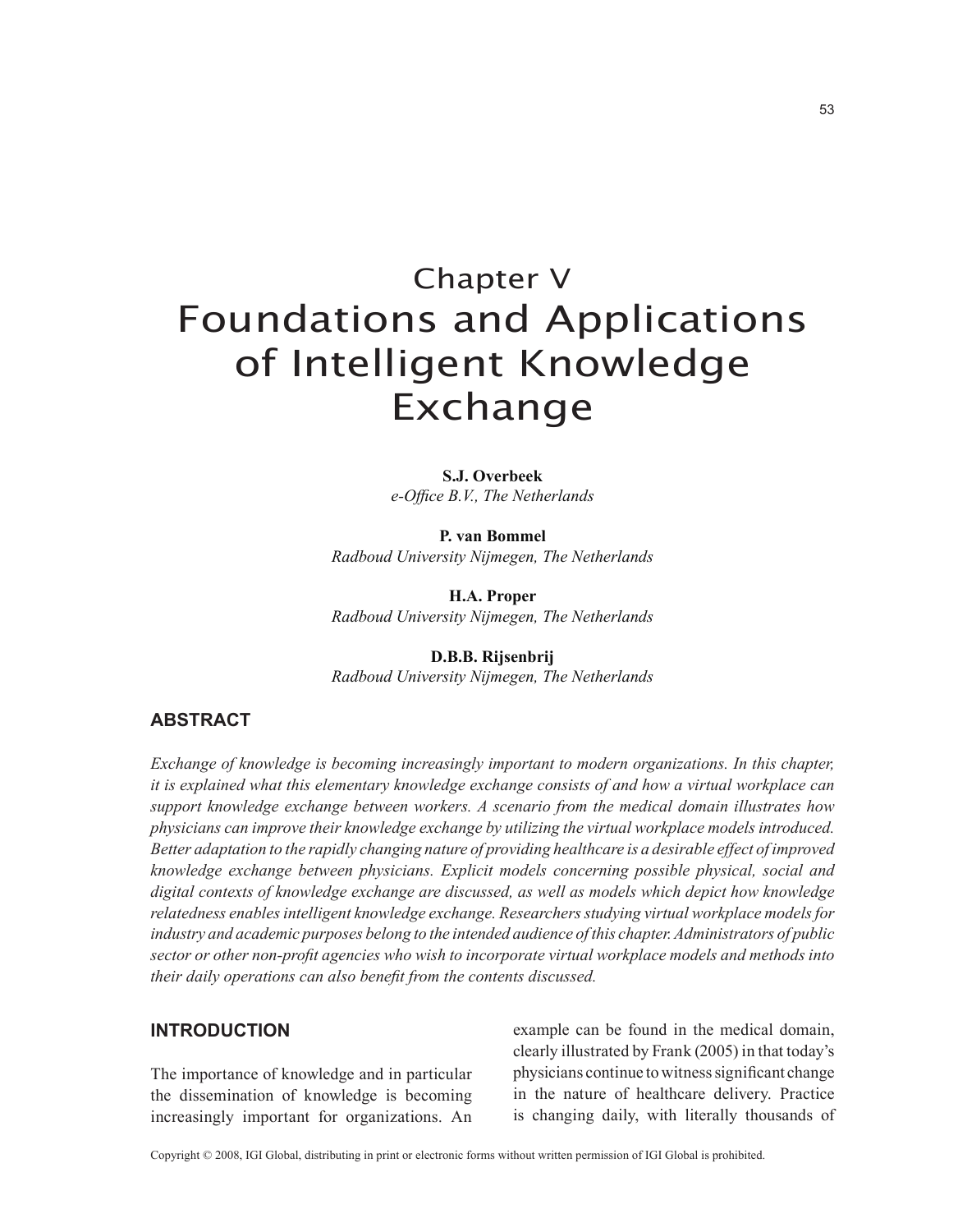medical journals documenting the evolving understanding of biological, social and clinical sciences. Patients are treated in more diversified settings and spend less time in hospitals. In this environment a physician requires to acquire more knowledge than ever before so that the needs of their patients can be met.

Both academia and industry gradually anticipate on the aforementioned social developments by concentrating on the development of *virtual workplaces* so that knowledge dissemination improves. In this chapter, the general focus is on providing support by means of a virtual workplace so that knowledge exchange between workers improves. Before building such a virtual workplace, in-depth understanding of the support which a virtual workplace can deliver to improve knowledge exchange is necessary, together with comprehension of the reasons of that support. For this matter, it implies a clear understanding of knowledge exchange and an elaboration of current computer-based support to improve knowledge exchange.

To better understand knowledge exchange and how a virtual workplace can support that, several models explaining possible contexts of knowledge exchange are depicted. Furthermore, specific support situations are distinguished in which a worker requests assistance from the virtual workplace when exchanging knowledge. This chapter will make clear how a virtual workplace is able to facilitate knowledge-sharing using contextual models and support mechanisms. First, the basics of knowledge exchange and examples of computer-based support for knowledge exchange are introduced. Next, knowledge exchange is described from a physical, social and digital context. A fundamental model of knowledge exchange is then elaborated, followed by more sophisticated models for improving knowledge exchange. Furthermore, future research topics are discussed and the chapter is concluded.

# **understAnding intelligent knoWledge exchAnge**

To be able to better determine what kind of computer-based support is desired and feasible to improve knowledge exchange between workers, a better understanding of knowledge, knowledge exchange, and already available computer-based support for knowledge exchange is called for. Knowledge exchange occurs during organizational knowledge transformation processes and is part of organizational knowledge lifecycles. Both concepts will be discussed in this section to explore various different perspectives on knowledge transformation processes and knowledge lifecycles (each possibly taking a specific understanding of what knowledge is as a starting point). We will also stipulate our essential view on knowledge exchange and discuss how this view materializes in each of the discussed transformation processes and lifecycles. First, the basics of knowledge and knowledge exchange are primarily discussed. Readers considering themselves as familiar with these basics, which mainly includes a discussion of common definitions, may skip these sections and may continue reading from the section about software agents onwards.

#### **Definitions of Knowledge**

In the literature, many different definitions of knowledge pass in review. Dependent of which interpretation one chooses, our knowledge exchange definition can be specialized using a specific definition of knowledge. Some of the definitions found in the literature are discussed in this section to better understand the notion of knowledge. In many definitions a distinction is made between tacit (or nowadays often denoted as implicit) knowledge and explicit knowledge. There are also definitions which specifically focus on the tacit/implicit part or the explicit part.

Polanyi (1966) is recognized as the one who introduced the term tacit knowledge as a specific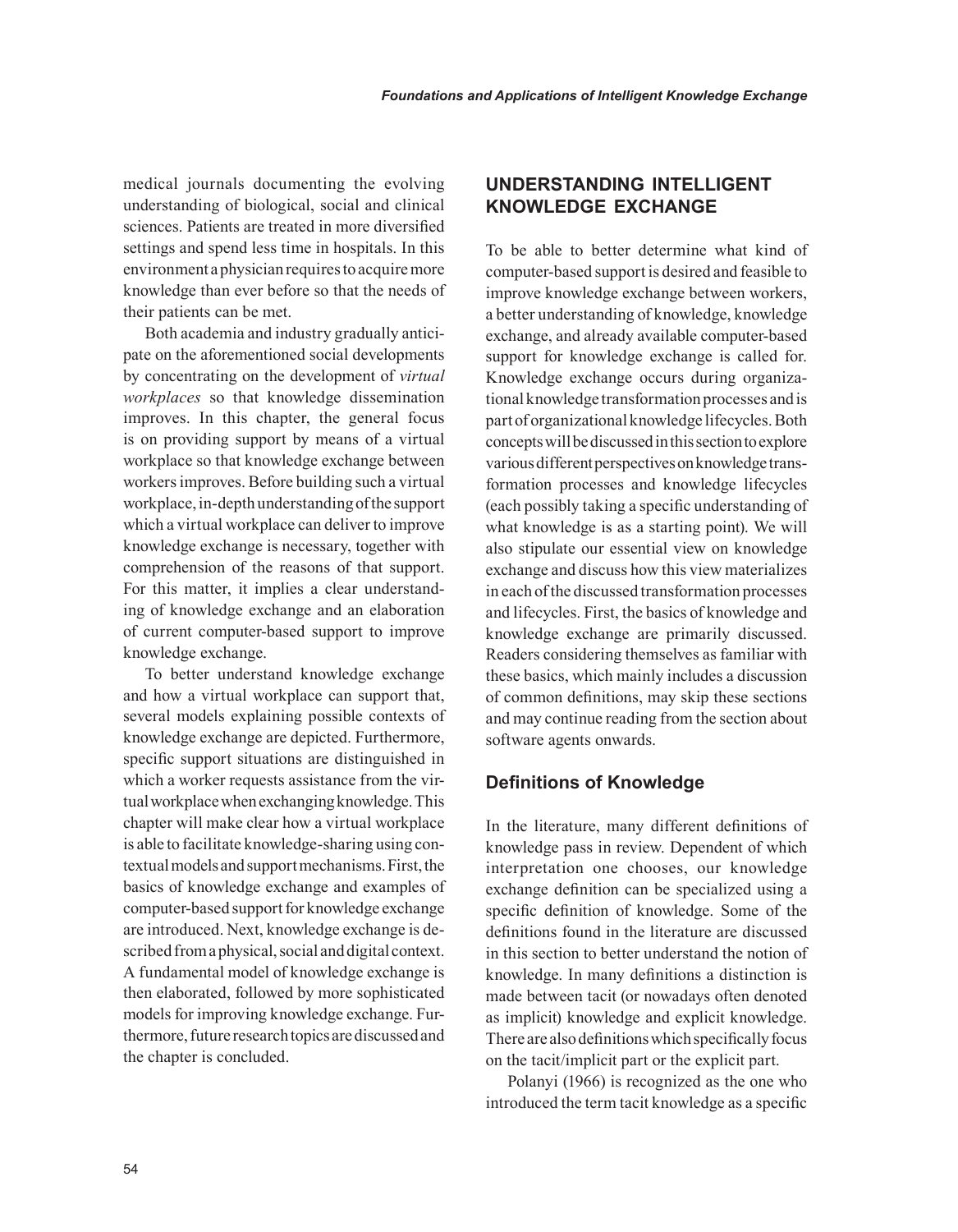form of knowledge. He defined tacit knowledge as complex abstract knowledge that is totally individual, hard to formalize and to communicate, and introspective in nature. However, communication is a necessary prerequisite in order to exchange knowledge and therefore tacit knowledge as defined by Polanyi is also difficult to exchange with another worker. The 'knowledge resource' is often the human brain. So in order to exchange a tacit knowledge item, it must first be distilled from the brain and formulated in a way so that it is suitable for exchange. Dienes and Perner (1999) state that implicit knowledge comprises aspects of knowledge that are not differentiated or articulated. "For example the sentence 'The king is bald' … presupposes or implicitly represents that there exists a king" (Pinku & Tzelgov, 2005, p. 2). Perhaps the essence of what is meant in literature by tacit and implicit knowledge is concealed in the sentence: 'knowing without telling'.

Explicit knowledge is different in nature than tacit or implicit knowledge. According to Dienes and Perner (1999) explicit knowledge is knowledge which is represented by means of an internal state whose function is to indicate the knowledge. For example the sentence 'The rabbit is brown' explicitly denotes that the rabbit is brown. Nonaka and Takeuchi (1995) also consider tacit and explicit knowledge as two dimensions of knowledge in that tacit knowledge can be characterized by subjectivity, direct personal experience, qualitative nature, simultaneous processing and a practical base. Their definition of explicit knowledge comprises terms as objectivity, rationality, sequential processing and 'quantitative in nature'. Due to its characteristics, explicit knowledge is easier to communicate and hence easier to exchange.

There are obviously many more definitions to discuss in this section, but those already mentioned represent the more fundamental interpretations of knowledge which can be found in the literature. Other definitions can be found in, for example, Barwise (1989) and Siemieniuch and Sinclair (1999).

#### **A Definition of Knowledge Exchange**

There is literature discussing the topic of 'knowledge exchange' on itself and also specific ideas to provide computer-based support for knowledge exchange. Kuznets (1962) mentions that knowledge exchange flourishes in dense intellectual settings, and the more intellectual contact flourishes, the more knowledge is added to resources of knowledge. The research of Kuznets focuses on intellectual capital in large cities, while the research discussed in this chapter focuses specifically on exchange of knowledge between workers in an organizational setting.

Heterogeneity (in terms of different types of knowledge) is considered as an important factor in successfully exchanging knowledge (Berliant, Reed, & Wang, 2006). Less knowledge exchange occurs when individuals' types of knowledge are too diverse and when individuals' types are too similar. To determine the efficacy of knowledge exchange, a function is introduced in the research of Berliant, Reed and Wang to measure the ideal 'knowledge distance' between two individuals. Furthermore, their research specifically focuses on the relationships between knowledge exchange and population agglomeration. Cowan, Jonard and Özman (2004) associated knowledge exchange with the arousal of innovation in a community of actors, based on the idea that innovation is largely a result of knowledge exchange among a small group of agents. Cowan, Jonard and Özman specifically took the tacitness of knowledge into account in assessing innovative potential, therefore they indirectly adopted the definition of Polanyi (1966). Our definition is more generic with respect to the concept of knowledge.

In order to define a general view on knowledge exchange, which includes 'software agents' as part of the virtual workplace, we propose that knowledge flows from:

- A worker to another worker
- A software agent to another software agent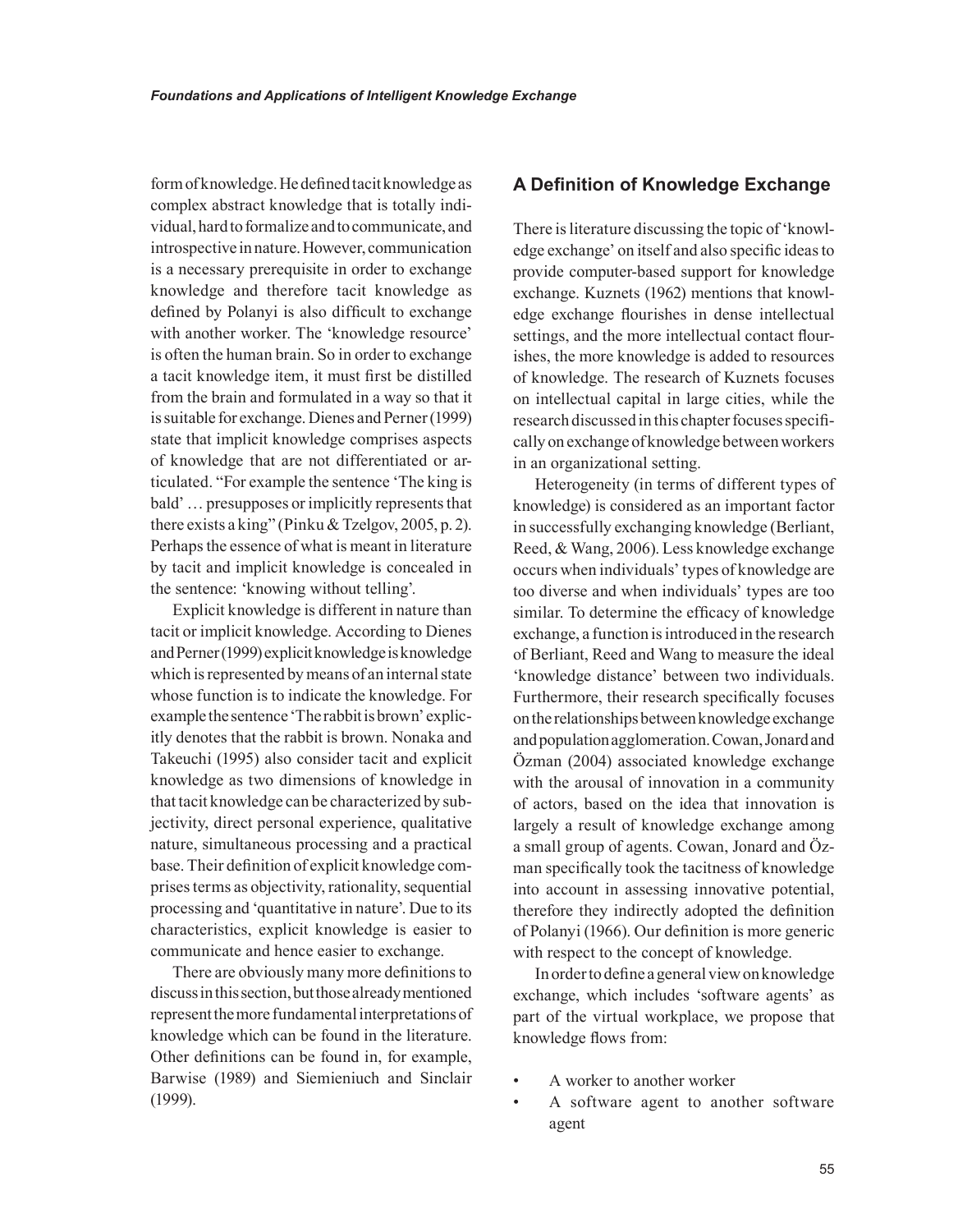- A software agent to another worker
- A worker to another software agent

The term 'software agent' is further explained in the upcoming section. It is assumed that knowledge *K* can be retrieved from a knowledge resource *KR* and that knowledge can flow by means of a communication device and a communication medium. A knowledge resource is an entity from which knowledge can be subtracted, for example, a human brain or any suitable hardware device. A communication device is an entity which is necessary to initiate a knowledge exchange event and eventually knowledge can flow by means of a communication medium. The relevant knowledge resources for a knowledge item can be depicted as  $R: K \to \wp$  (*KR*), so that  $R(x) = \{y_1, y_2\}$  is interpreted as: Knowledge item *x* is retrieved from knowledge resource  $y_1$  as well as from knowledge resource  $y_2$ . Furthermore, it is assumed that a certain worker has a need for knowledge to benefit from a knowledge exchange event. That need for knowledge is influenced by what the worker already has retrieved from another knowledge resource. Weide and Bommel (2006) have already introduced the following function to measure one's need for knowledge:  $N: \wp(K) \times K \mapsto [0,1]$ .  $N(S,x)$  is interpreted as the residual need for knowledge item *x* after the set *S* has been presented to the worker, where  $S \subseteq K$ . So knowledge exchange involves the broadcasting of knowledge items between workers, or between a worker and a software agent and vice versa, with as specific goal to reduce the need for knowledge of a worker. No more knowledge exchange is necessary if  $N(S,x) = 0$ . This definition of knowledge exchange is constructed in such a way that at least every one of the definitions of knowledge as mentioned already can be used for the notion of 'knowledge'. The knowledge input and output that a worker consumes respectively generates in the process of knowledge exchange can be depicted as  $i, o: T \rightarrow (W \rightarrow \wp(K))$ , where *T* is the set of worker states (which differ from

each other over time) and *W* is the set of workers. A *worker state* is necessary to keep track of what a worker already has produced in terms of knowledge items and what a worker already has received in terms of knowledge items. The function  $i(t_1, w_1)$  for instance determines the input in terms of knowledge items at state one of worker  $w_1$ . However, the state aspect will not be relevant for the more basic models of knowledge exchange until support relatedness is introduced later on. For notation simplicity, knowledge input is indicated by the function  $i_1(w_1)$  if the worker state is relevant (indicating state one of worker  $w_1$ ) and the notation  $i_1(w_1)$  is used if worker states are not relevant. The character *i* is replaced by the character *o* if knowledge output is concerned.

#### **The Term 'Software Agent'**

The term 'software agent' has been postulated in our view on knowledge exchange. According to Wooldridge and Jennings (1995), a software agent is an encapsulated computer system that is situated in some environment and that is capable of flexible, autonomous action in that environment. As can be distilled from this definition, software agents are autonomous, which means that they can function on their own, without requiring human support. It has the control over its own actions and internal state and it can decide whether or not to perform a requested action.

Software agents are designed to fulfil a specific purpose and have particular goals to achieve, exhibiting flexible and pro-active behaviour. Software agents are also often capable of 'social' behaviour because they can communicate and cooperate with each other. Eventually, for software agents to be highly intelligent, it is desirable that they are able to learn as they react and interact with their external environment. In this case, a software agent should be able to exchange knowledge with the worker if that is the worker's wish and it should understand the specific need for knowledge which a worker has. A collection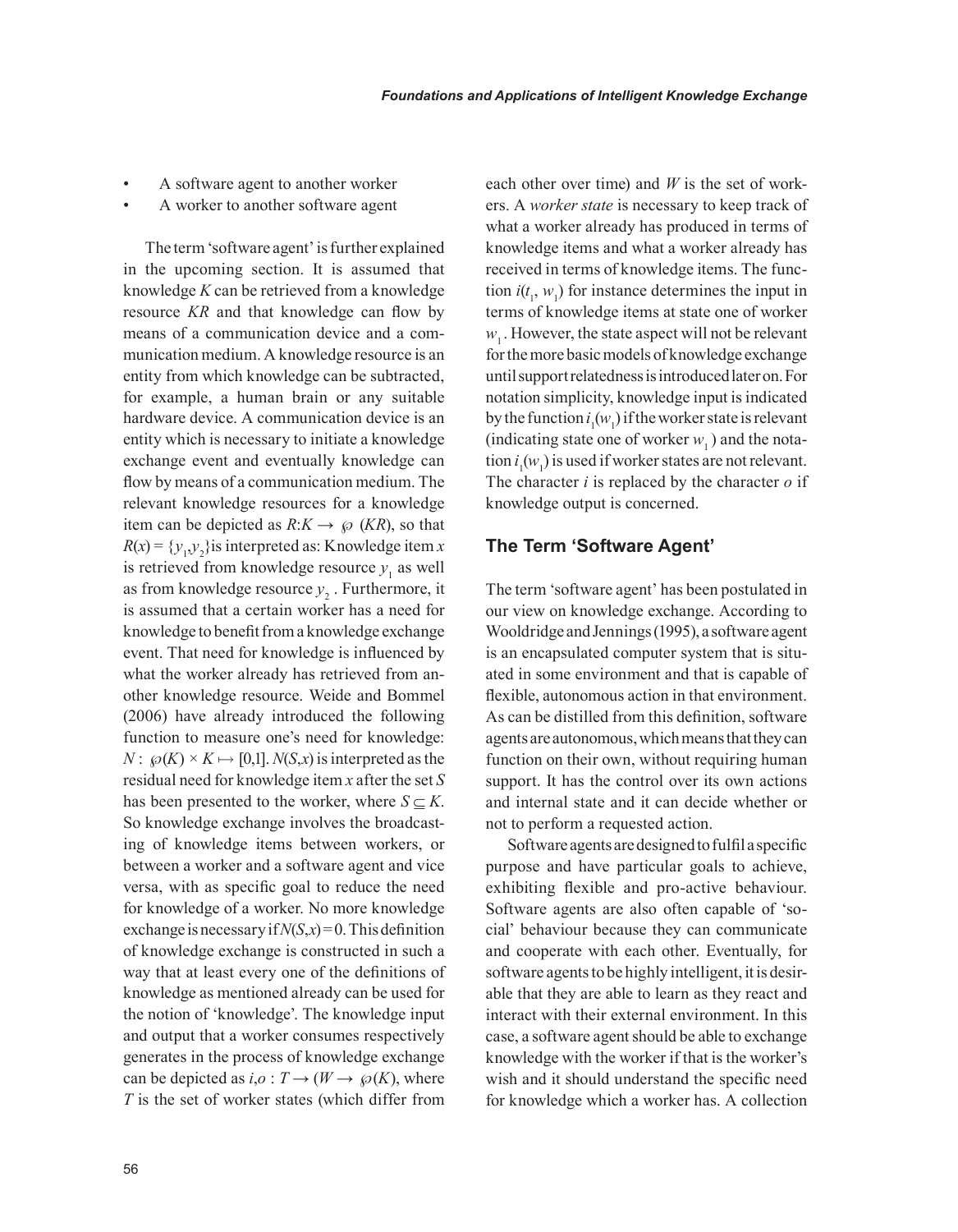of software agents which improve knowledge exchange are part of the virtual workplace we focus on and can assist in improving knowledge exchange between workers. Software agents are further mentioned in this chapter later on.

# **Knowledge Transformation Processes & Knowledge Lifecycles**

Knowledge exchange is part of organizational knowledge transformation processes and organizational knowledge lifecycles. There are many different perspectives on knowledge transformation processes and lifecycles, each taking a specific understanding of what knowledge is as a starting point. This section takes up on the materialization of our essential view on knowledge exchange in each of the discussed knowledge transformation processes and lifecycles.

The research of Siemieniuch and Sinclair (1999) includes such a knowledge lifecycle in which our view on knowledge exchange can be materialized. According to Siemieniuch and Sinclair, knowledge is not uniform and it has a *lifecycle* in a competitive environment. "In other words, if a company is to remain competitive, it must address the issues of new knowledge generation, its propagation across the organization, and its subsequent retirement" (Siemieniuch & Sinclair, 1999, p. 1). A worker's specific need for knowledge, as mentioned before, can cause new knowledge generation to meet that worker's demands. Knowledge input and output is necessary to propagate knowledge across the organization. If the need for a knowledge item *x* has reached zero and if the need for that knowledge item remains zero long enough, then the knowledge item will eventually deteriorate. Siemieniuch and Sinclair discuss that knowledge will age as the context changes, and humans will be intrinsic components in all processes involving the creation, utilization and retirement of knowledge.

The knowledge conversion model of Nonaka and Takeuchi (1995) is one of the most well-known

models describing knowledge transformation processes within organizations. A knowledge transformation process involves all events which transform a certain knowledge type into another knowledge type, for example, the events to transform implicit knowledge to explicit knowledge which is the case in the model of Nonaka and Takeuchi. Generation and consumption of knowledge is required to distil the knowledge exchange situations that cause a conversion from implicit knowledge to explicit knowledge or vice versa, which are all classified in the model of Nonaka and Takeuchi. To illustrate one of those conversions, assume that a worker pair  $w_1$ ,  $w_2$  exchange knowledge and that the output of worker  $w_1$  contains explicit knowledge and the input of worker  $w_2$  contains implicit knowledge. This specific transformation from explicit to implicit is classified as 'internalization' by Nonaka and Takeuchi. Internalization is the process of embodying explicit knowledge into a worker's implicit knowledge bases in the form of shared mental models or technical know-how.

Nonaka and Takeuchi (1995) focus on implicit and explicit knowledge when knowledge transformation processes are concerned. Strambach (2001), however, focuses on knowledge transformation processes between organizations by means of knowledge-intensive business services so that new knowledge is acquired by interactions between organizations. An organization on itself can codify or recombine newly gained knowledge and subsequently that recombined knowledge can be disseminated again among client firms causing the birth of new knowledge within the present client firms. In Strambach's model, knowledge exchange takes place on an organizational level, so when a certain organization *x* has a need for knowledge it can gain new knowledge by exchanging knowledge with client firms. After this inter-organizational exchange process, organization *x* then exchanges knowledge internally so that the acquired knowledge is codified or recombined. When applying our view on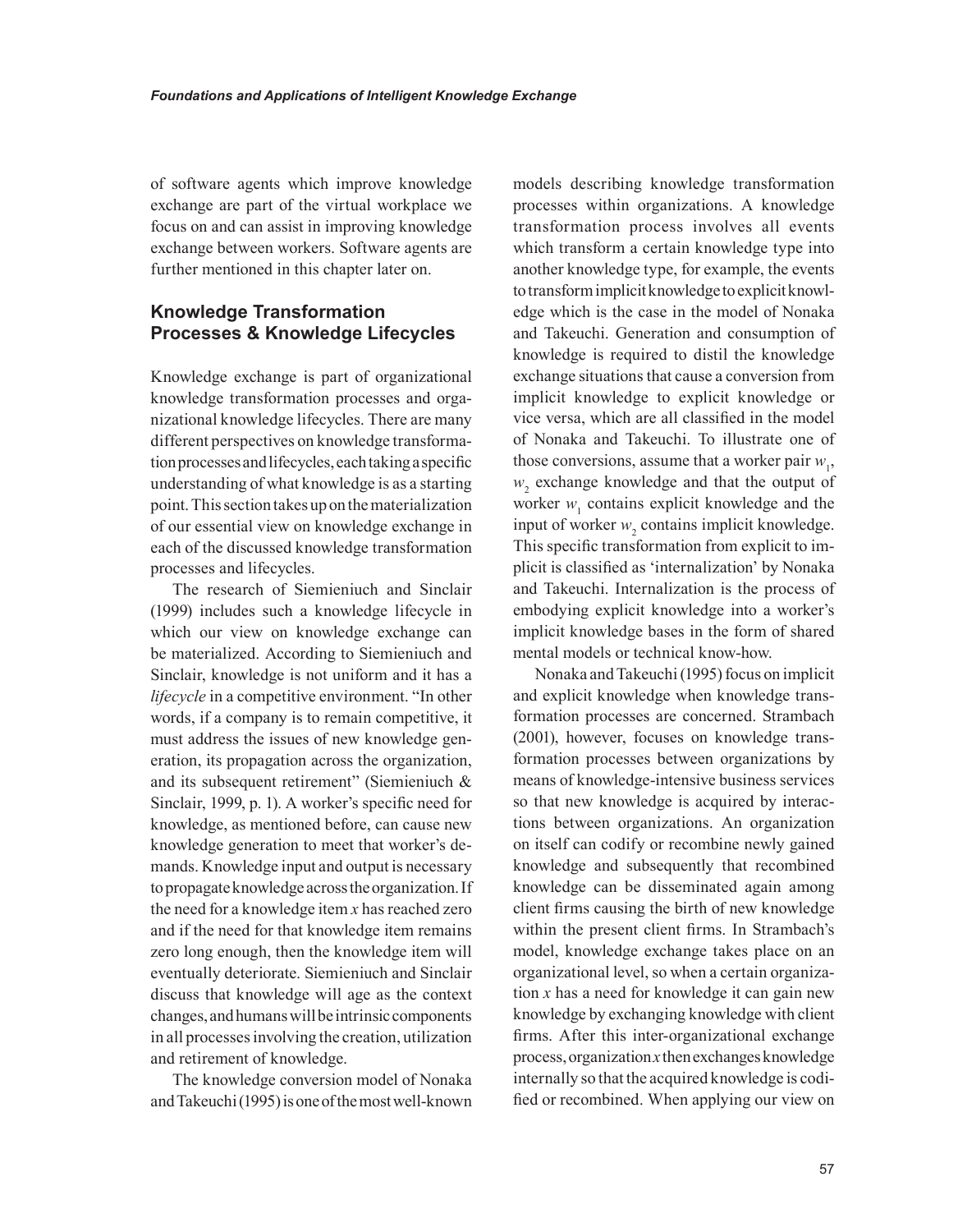knowledge exchange on Strambach's model, the function  $N(S,x)$  expresses the residual need of an organization for knowledge item *x* after the set *S* has been presented to the organization due to previous interactions with other organizations. In this case the set *S* represents the knowledge profile of an organization as a whole.

We have chosen to discuss some examples to illustrate how our view on knowledge exchange materializes in certain knowledge transformation processes and lifecycles. Therefore the list of models discussed in this section is obviously not a complete overview of all existing models.

#### **Examples of Current Computer-Based Support of Knowledge Exchange in the Virtual Workplace**

Internet, of course, has allowed the spread of knowledge without frontiers, but intelligent (Webbased) software agents are also utilized when supporting knowledge exchange from a virtual workplace perspective. The research carried out by Li, Montazemi and Yuan (2006) shows an example of how software agents may assist users in the process of searching for acquaintances on the Internet for exchanging musical knowledge. They have developed a Web-based system which allowed users to perform four major tasks: entering music attribute preferences; selecting favourite music at a music site and creating a music collection; communicating with other subjects and manually find buddies; and evaluating the quality of manual- and agent-found buddies. This test system consisted of three major components: a music browser, a message board, and an agentbased buddy-finding system. The agent-based buddy-finding system decreased the burden of searching for the right acquaintances in order to exchange relevant and useful musical knowledge. Time which would be lost in a manual search process for acquaintances can now be used for other purposes and exchange of musical knowledge can be optimized due to the automatically discovered acquaintances. The focus area 'musical knowledge' does not relate with our research on improving knowledge exchange within the virtual workplace, but the proposed use of agent technology certainly does.

Groth (2004) has proposed a technological framework for supporting knowledge exchange in organizations. The framework depicts that communication (a prerequisite to exchange knowledge), awareness (of others' activities and availability), and information management (how to structure and reuse already existing information) are important aspects to consider when providing computer-based support for knowledge exchange.

Several software applications make use of the technological framework as proposed by Groth (2004) already, however, these applications are not based on agent technology. One of those applications is called 'Mobile Elvin', which involves communication that is mainly synchronous (between desktop and mobile platforms) and from one person to a group of persons. With Mobile Elvin, it is possible to not only pose a question to only one person, but also to a specific group of people within the organization. Depending on the communication device, the worker receives the message on a mobile device or a desktop. Asynchronous communication is supported by means of e-mail applications.

Ordinary *discussion forums* and *news groups* are two successful examples of software applications used for knowledge exchange to improve the quality of learning in organizations. However, these relatively simple mechanisms of cooperation present two main problems (López, Núñez, Rodríguez, & Rubio, 2004): the stimulation to exchange knowledge by answering questions of other users can be weak and professionals may lose their motivation to help others as they can get saturated by a huge amount of questions. The 'market-oriented methodology for discussion forums' by López, Núñez, Rodríguez and Rubio provides a possible solution for these problems.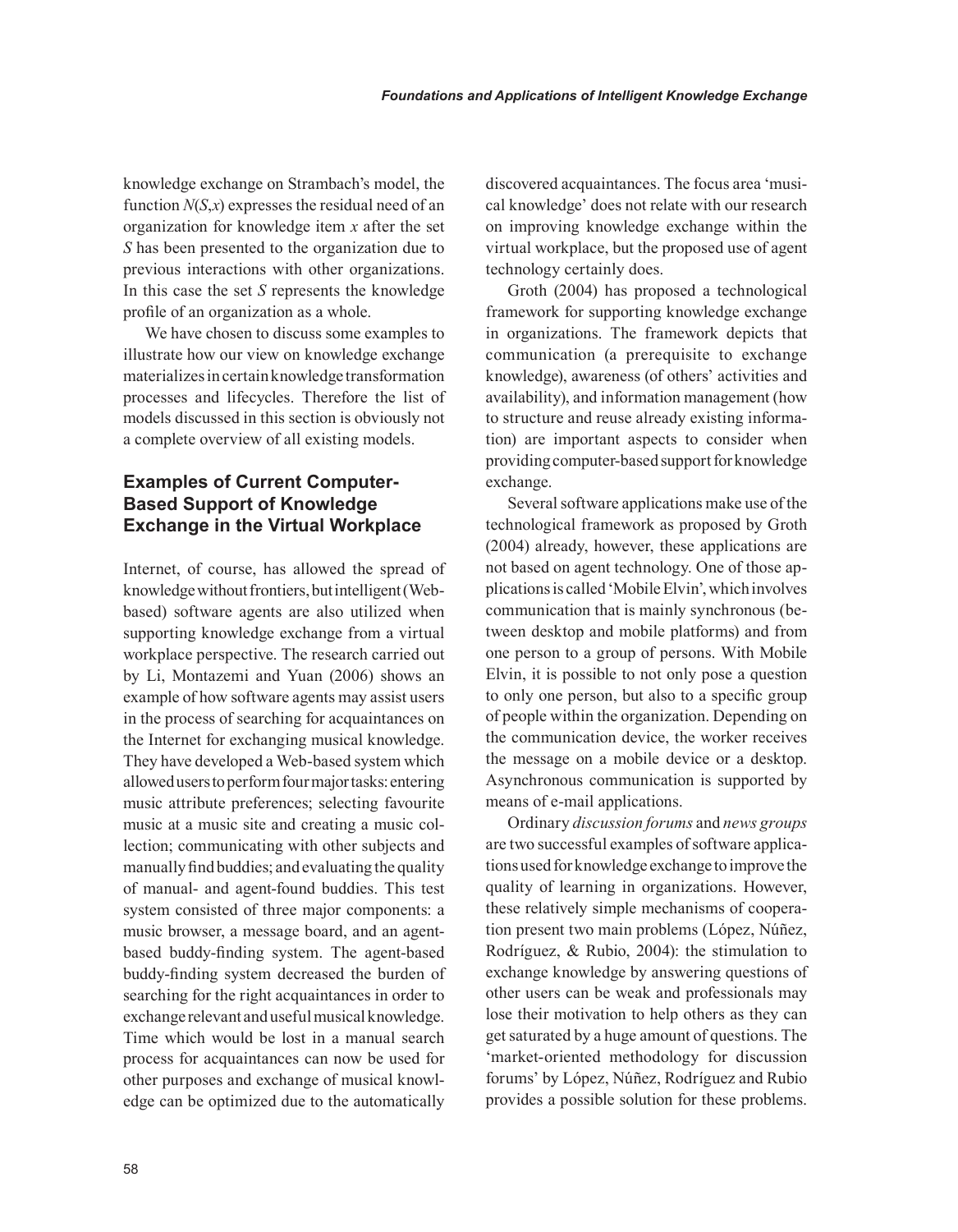First, once a user has shown that he adds valuable knowledge to the discussion forum, future questions are shown to more experienced professionals and hence it may enhance the probability that the question will be answered. Second, once a certain user has provided significant valuable additions to the discussion forum, the more easy questions will not be shown anymore to that user. This way, the user will be able to save some effort for those questions that really require the skills of the user. A discussion forum based on the 'marketoriented methodology' might improve knowledge exchange within organizations significantly.

The software applications discussed here show which possibilities are offered to enable intelligent knowledge exchange in a virtual workplace. However, the more fundamental concepts which play a part in both knowledge exchange with or without computer-based support need to be understood. Therefore, possible *contexts* of knowledge exchange are studied in the following section.

#### **knoWledge exchAnge in context**

Knowledge exchange will take place in specific contexts. If we expect a virtual workplace to support knowledge exchange, we need to understand these contexts better. The context in which knowledge exchange can take place is regarded from a physical, social and digital perspective. The contexts discussed contain possible concepts which are part of the knowledge exchange situations intended, supported by the definition provided earlier in this chapter. Specific instantiations of the models discussed below are possible when analyzing knowledge exchange situations in practice.

# **Using Object Role Modelling (ORM) to Model the Knowledge Exchange Contexts**

We have chosen to model possible knowledge exchange contexts by means of the modelling language 'Object Role Modelling' or 'ORM' (for details on ORM see e.g., Halpin (2001)). An important role of the conceptual models depicted in the upcoming three sections is to provide a common understanding of the *Universe of Discourse* involved. A Universe of Discourse covers informational aspects of the contexts, while the technical computerized aspects are left out of scope. Thus, the conceptual models introduced in this section cover possible informational aspects when the contexts of knowledge exchange are concerned. It is not our intention to provide a complete representation of knowledge exchange in all its possible contexts (it is assumed that this is not a realistic goal), but to provide more insight in the proposed contexts instead. For clarity, the worker has been positioned within all three contexts.

# **Knowledge Exchange in its Physical Context**

Physical context refers to context about physical properties of knowledge exchange, as can be depicted in Figure 1. At first, a worker requires a communication device to initiate knowledge exchange. A communication device in a physical context can consist of the human vocal cords which can generate verbal signals, but also the head (including eyes and ears) or limbs function as a communication device to communicate nonverbal signals. To exchange knowledge by using a communication device, a transportation medium is required. In case of non-electronic knowledge exchange the air (for transporting vocal sounds) functions as the communication medium. In case of electronic knowledge exchange the hardware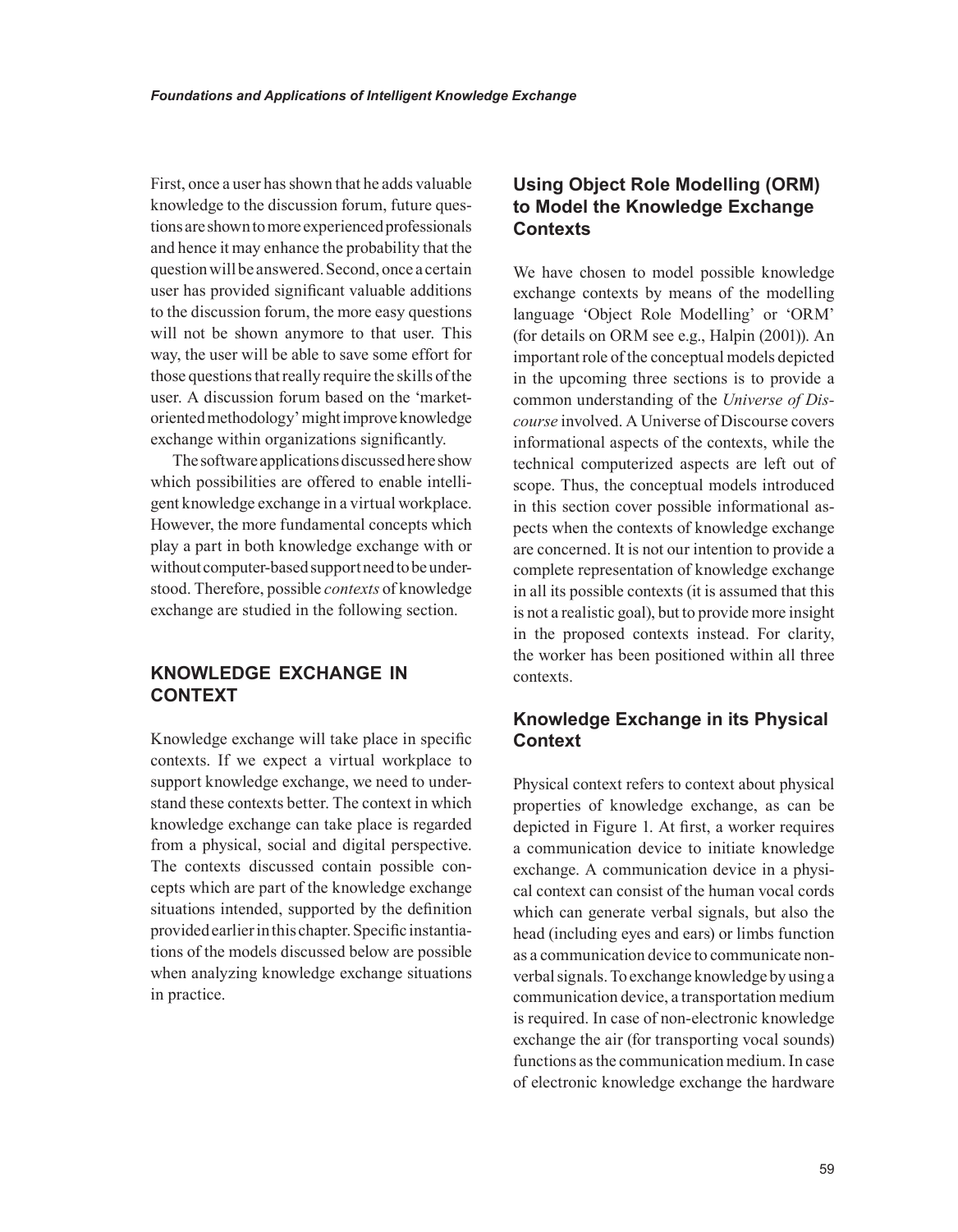

*Figure 1. ORM-model of knowledge exchange in its physical context*

interface serves as the communication medium, at least from a physical point of view. The knowledge resources, such as a hardware device or a human brain, are part of a physical context of knowledge exchange.

Now that a possible physical context has been modelled in Figure 1, it is possible to articulate about the so-called *deep structure sentences* of the ORM-model so that this context can be better understood in practice. Deep structure sentences can be interpreted uniquely if each valid combination **Object-Name Role-Name Object-Name** has a unique interpretation in the information structure. This is called the *Role Identification Rule* or also referred to as a (linear) path-expression. Complex operations on such sentences may reveal parts of the information structure population one is interested in. Suppose that we are interested in the workers who communicate at least with worker 'Galileo' through the air using their voice. The following operation is necessary to retrieve the desired results: **Worker having Human-vocal-cord communicating-through Air-flow THAT INCLUDES ALL Air-flow being-used-by Human-vocal-cord belonging to Worker: "Galileo"**. The results of this query may be interesting for analyzing the physical communication lines in an organization. By executing a collection of operations certain knowledge about a physical context of knowledge exchange can be gained, dependent of how the ORM-model is populated. This *Role Identification Rule* exercise at least reveals the following aspects in a physical context of knowledge exchange: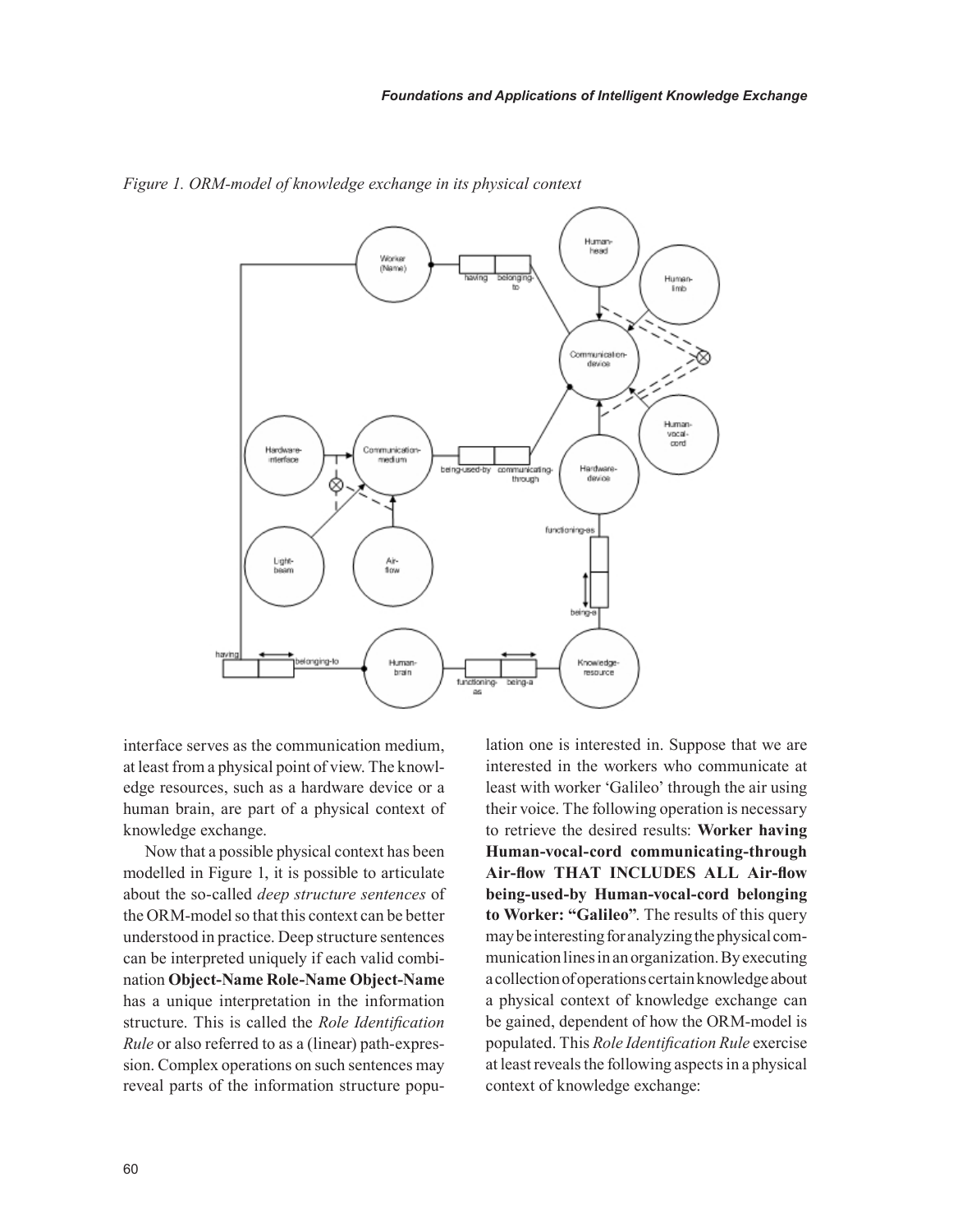

*Figure 2. ORM-model of knowledge exchange in its social context*

- 1. Specific physical communication media exist which are used as an interface between workers and physical communication devices.
- 2. Physical knowledge resources are human brains and hardware devices, which are part of workers respectively used by workers.

# **Knowledge Exchange in its Social Context**

Figure 2 depicts knowledge exchange and the possible objects which play a role in the social context of knowledge exchange. Social context is based

on membership in communities and focuses on the relationships of a worker with others, that is, the social network of a worker (Klein & Giese, 2005). A social situation consists of individual workers on the one hand and social relationships (who communicates with whom) on the other hand. The social network as depicted in Figure 2 consists of the social relationships between groups of workers along with the individual workers involved. In a social context, non-linguistic social signals and linguistic social signals play a role in the knowledge exchange process. Non-linguistic social signals consist of body language, facial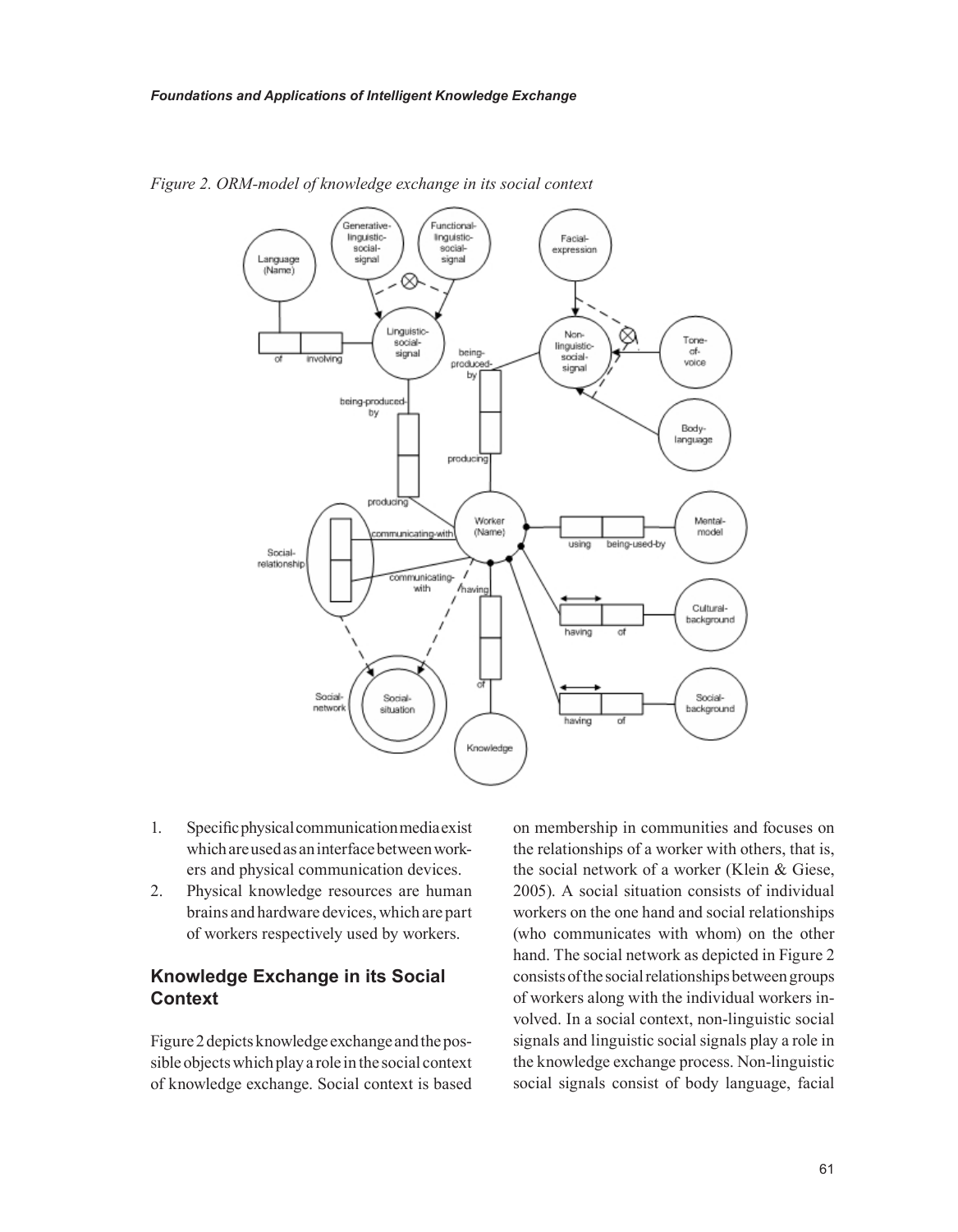expression and tone of voice (Pentland, 2004).

Linguistic social signals have two perspectives: *generative linguistics*, also known as Chomskian linguistics and *functional linguistics*. Research on generative linguistics focuses on the structure of language forms as an isolated topic and functional linguistics aims at describing structural properties of language (both form and meaning) in relation to their function in communication.

Social products are created, institutionalized and made into tradition, into mainstream mental models, by workers in the societies in which they emerge. Mental models are small-scale psychological representations of real, hypothetical or imaginary situations (Craik, 1943). Another aspect in a possible social context of knowledge exchange concerns the different cultural or social backgrounds workers might have, which influences the knowledge a worker possesses.

An interesting operation on the information structure of Figure 2 is to gather the workers who communicate with workers who have at least the knowledge of worker 'Galileo': **Worker communicating-with Worker having Knowledge THAT INCLUDES ALL Knowledge of Worker: "Galileo"**. This is a desirable situation if a certain worker wishes to acquire knowledge which can be provided by at least the worker 'Galileo'. Suppose that a virtual workplace interprets the results of the latter query, it can assist the worker in finding the right person to exchange knowledge with. To provide the worker discussed here with appropriate knowledge, possible workers who possess interesting knowledge must have a knowledge profile which equals the knowledge profile of worker 'Galileo'. So in terms of the function *N*(*S*,*x*) as introduced earlier, the knowledge profile *G* of worker 'Galileo' must be a subset of a certain knowledge profile *S*, or formally:  $G \subseteq S$ . The set *G* can be interpreted as the personal knowledge of the worker 'Galileo' (sometimes also called a user profile) during a knowledge exchange session. The set *G* of already presented knowledge then acts as a *mini*-*profile* of worker 'Galileo' (Weide & Bommel, 2006). Now several aspects of the proposed social context of knowledge exchange can be determined:

- 1. A worker possesses specific social properties (knowledge, mental models, a cultural background and a social background).
- 2. A worker communicates with other workers by producing (non-)linguistic social signals and a social network is formed.

#### **Knowledge Exchange in its Digital Context**

Figure 3 shows a possible digital context of knowledge exchange, in which software agents play an important role. A software agent (or agent for short) interacts with other agents or with other workers through software interfaces. When an agent interacts with another agent, an agent relationship is formed. A collection of agents who interact with each other is therefore denoted as an 'agency'. A software agent can make use of a data store for retrieval and storage functions. A data store and a software agent can also function as a knowledge resource if they contain knowledge at a certain moment in time.

An interesting operation on the information structure of Figure 3 is expressed by the following sentence: **Worker interacting-with Software-interface MATCHING ALL Software-interface being-used-by Software-agent: "Agent n"**. This operation leads to the workers who interact with *exactly* the same software interfaces as 'agent n'. Thus, the query returns the workers who communicate with 'agent n', which might be interesting if one wishes to know with whom 'agent n' exchanges knowledge.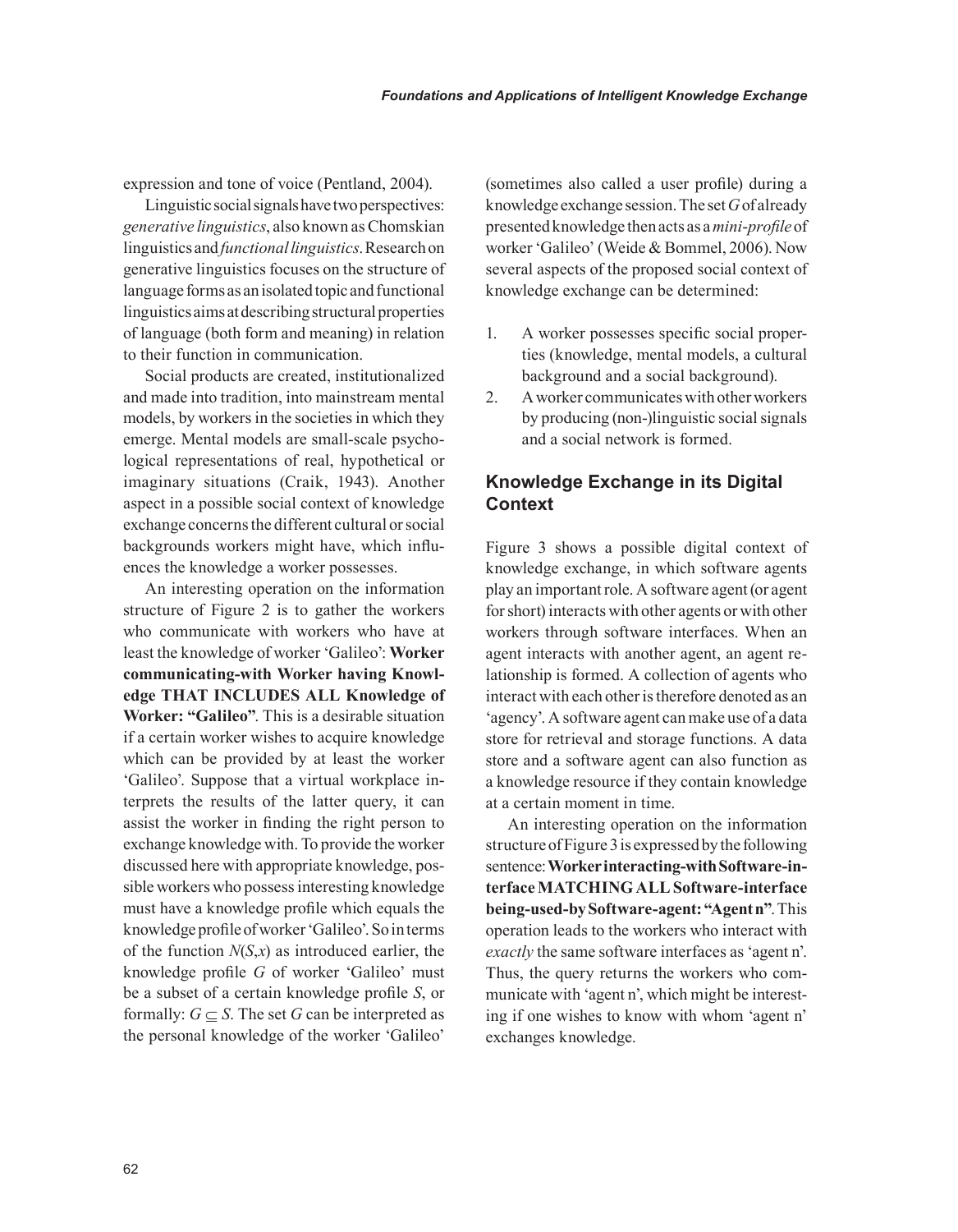

*Figure 3. ORM-model of knowledge exchange in its digital context*

#### **A fundAMentAl Model of knoWledge exchAnge**

After discussing possible contexts in which knowledge exchange takes place, a fundamental model for knowledge exchange will be introduced in this section. This fundamental model consists of three parts: basic knowledge exchange, double party knowledge exchange and an overall framework of knowledge exchange.

#### **Basic Knowledge Exchange**

Basic knowledge exchange can be considered as knowledge that is exchanged between a worker pair  $w_1, w_2 \in W$  using an intervening knowledge set *K*. We have mentioned that the knowledge input and output consumed respectively generated by a worker during the process of knowledge exchange can be depicted as  $i, o: T \rightarrow (W \rightarrow \wp(K))$ . For example, the function  $o(w_2)$  depicts the output (in terms of knowledge) of worker  $w_2$ . A worker's

received respectively broadcasted knowledge items may overlap, which happens if knowledge is exchanged between a worker pair  $w_1$  and  $w_2$ . Knowledge overlap may occur on four different occasions:

- 1.  $i(w_1) \cap i(w_2) \neq \emptyset$
- 2.  $i(w_1) \cap o(w_2) \neq \emptyset$
- 3.  $o(w_1) \cap i(w_2) \neq \emptyset$
- 4.  $o(w_1) \cap o(w_2) \neq \emptyset$

However, the intersection of knowledge items which a worker *w* exchanges only with himself (such that no new knowledge is gained) is considered as an *empty set*. Formally, this can be denoted as:  $\forall$ <sup>*w*</sup> ∈ *W* [*i*(*W*) ∩ *o*(*W*) = ∅]. These intersections can be left out of consideration.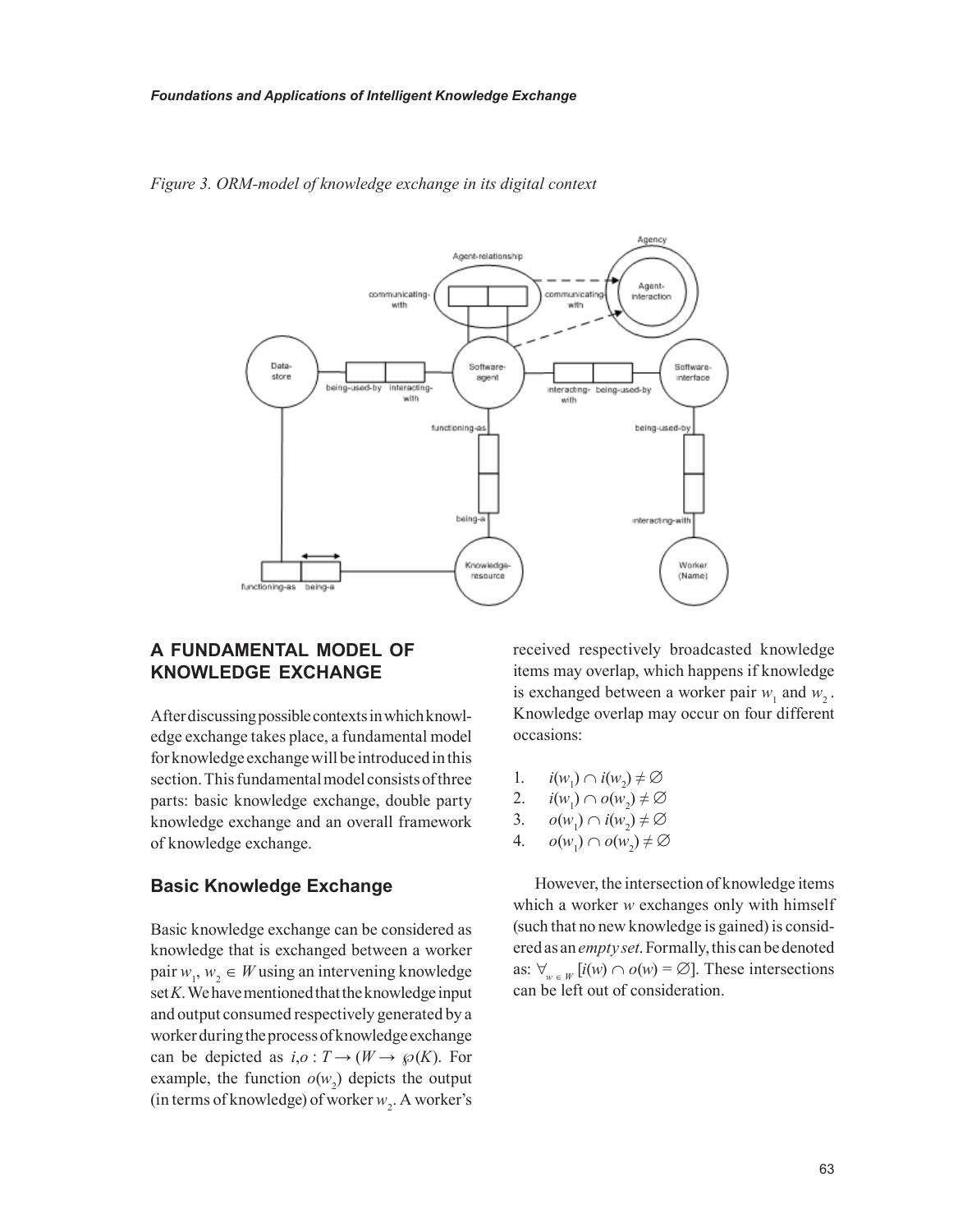# **Double Party Knowledge Exchange via Agents**

The above example involved the knowledge exchange between a worker pair. However, it is less trivial to introduce an additional set of *agents* which also interacts with a knowledge set *K*. To understand how many forms of knowledge exchange are possible if a virtual workplace is used, consider *A* as a virtual workplace consisting of agents, where an agent  $a \in A$  and  $A \neq W$ . The introduction of a virtual workplace creates a double party model of knowledge exchange, instead of a single party model as was the case with a worker pair interacting with a knowledge set. Apart from the four elementary forms of knowledge exchange as depicted above, there are four additional forms of knowledge exchange between a worker  $w \in W$  and an agent  $a \in A$  when using a knowledge set *K*:

- 1.  $i(w) \cap i(a) \neq \emptyset$
- 2.  $i(w) \cap o(a) \neq \emptyset$
- 3.  $o(w) \cap i(a) \neq \emptyset$
- 4.  $o(w) \cap o(a) \neq \emptyset$

#### **An Overall Framework of Knowledge Exchange**

In practice, a worker shall deliver knowledge input and output, but agents which are part of the virtual workplace of a worker shall also deliver knowledge input and output. Besides the worker and its virtual workplace, the *external environment* will also provide input and output. In the remainder of this chapter, the focus is on knowledge exchange in which a worker and a virtual workplace are involved. Possible physical, social and digital contexts such as those mentioned before involve objects which are part of the external environment. As a result, it can be concluded that an overall framework of knowledge exchange involves *three parties*.

# **enAbling intelligent knoWledge exchAnge**

We have discussed overlap of knowledge items in the process of knowledge exchange. In this section, we will elaborate on that concept and several models for enabling intelligent knowledge exchange are introduced. In this section, input and output relatedness, and *1*-, *2*- and *k*-support relatedness between knowledge items in the process of knowledge exchange are discussed. The models introduced in this section are illustrated with cases from the medical domain.

#### **Input and Output Relatedness**

Firstly, the input of a worker  $w_1$  and the input of a worker  $w_2$  may be *input related*. This situation is represented by  $i(w_1) \cap i(w_2) \neq \emptyset$ . To actually measure the similarities between received knowledge items of workers, the fuzzy logic approach of Jaccard's similarity coefficient can be introduced (Weide & Bommel, 2006). This coefficient normalizes intersection  $i(w_1) \cap i(w_2) \neq \emptyset$  with the corresponding union in case both  $i(w_1)$  and  $i(w_2)$ are non-empty (see Box 1).

The fuzzy logic Jaccard's similarity coefficient expresses the degree in which knowledge items *s* in  $i(w_1)$  and knowledge items *t* in  $i(w_2)$  are similar on a [0, 1] scale. Overlap between outputrelated knowledge items can also be measured equally. If either  $i(w_1)$  or  $i(w_2)$  is empty, we have **Jacc** ( $i(w_1)$ ,  $i(w_2) = 0$ . Finally, **Jacc** ( $\emptyset$ , $\emptyset$ ) = 1. Thus, two possible situations of related knowledge items can be discerned during the process of knowledge exchange: Input-related knowledge

*Box 1.* 

| <b>Jacc</b> $(i(w_1), i(w_2) = \frac{ v_1 \wedge v_1 }{ i(w_1) \cup i(w_2) } = \frac{1}{\sum_i \max(s_i, t_i)}$ | $\left  \frac{i(w_1) \cap i(w_2)}{i(w_2)} \right  = \frac{\sum_i \min(s_i, t_i)}{i(w_1)}$ |
|-----------------------------------------------------------------------------------------------------------------|-------------------------------------------------------------------------------------------|
|-----------------------------------------------------------------------------------------------------------------|-------------------------------------------------------------------------------------------|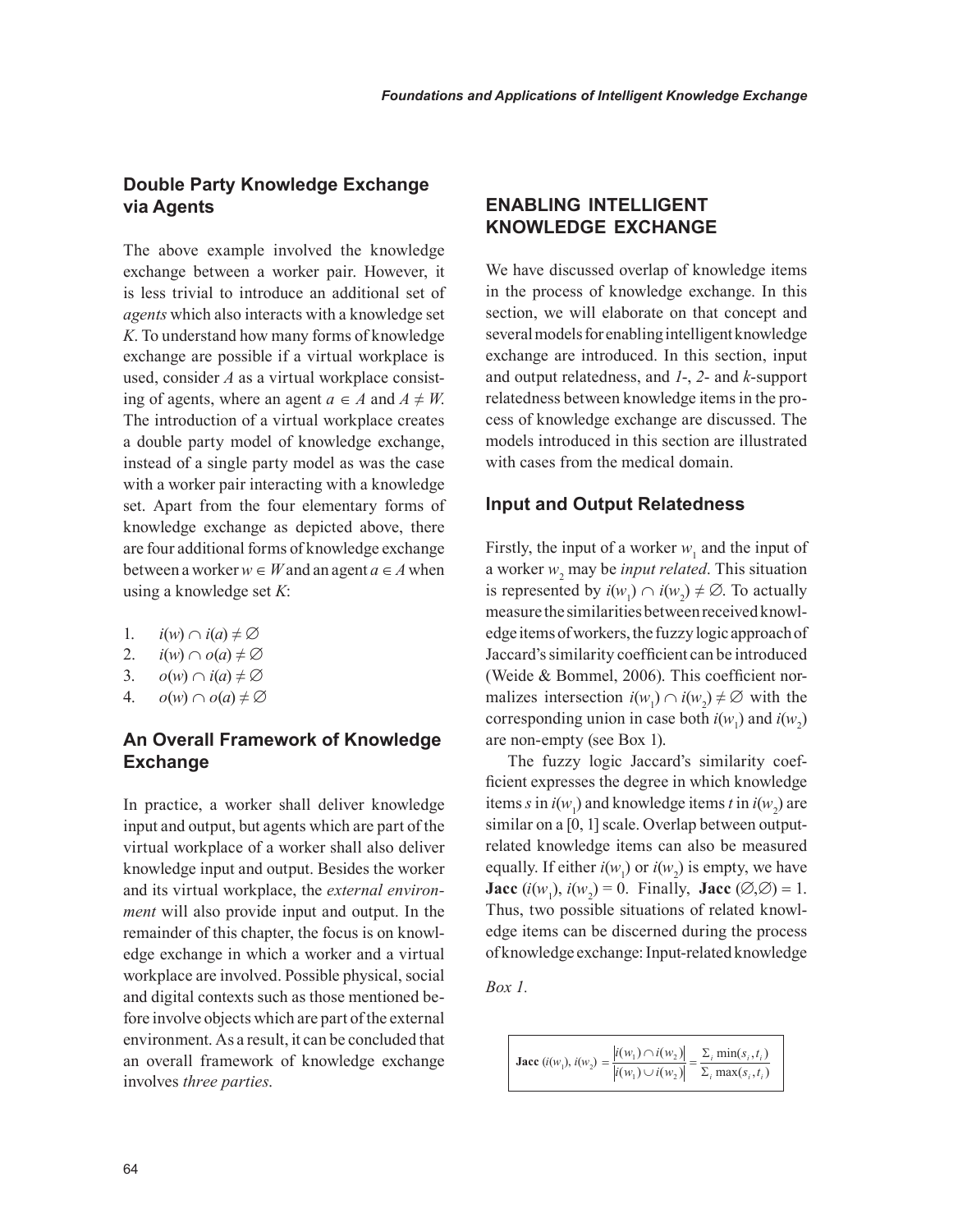

*Figure 4. Input- and output-related knowledge*

items and output-related knowledge items, as is depicted in Figure 4.

To illustrate the input and output relatedness as shown in Figure 4, suppose that worker  $w_1$  and  $w_2$  are physicians and that worker  $w_1$  is a radiologist and worker  $w_2$  is an assistant radiologist. Assume that the radiologist (worker  $w_1$ ) shows an x-ray of a tuberculosis patient's lungs to the assistant radiologist (worker  $w_2$ ). The radiologist asks if the assistant can localize and indicate tuberculosis symptoms on the x-ray and thus he generates knowledge output denoted as  $o(w_1)$ . Worker  $w_2$  replies with the following output  $o(w_2)$ : 'Enlarged lymph nodes present in the bottom right of the x-ray indicating possible tuberculosis'. Now assume that this knowledge was not part of the knowledge profile of the radiologist and that the assistant's answer reduces his need for knowledge concerning the x-ray. In this case, we can speak of 'output-related knowledge' between the worker pair, because the assistant produces output which has strong overlap with the output of the radiologist, such that **Jacc** ( $i(w_1)$ ,  $i(w_2) > 0$ . A similar example can be given for input relatedness, which is considered trivial.

If virtual workplaces keep track of the input and output relatedness between workers, heuristic patterns of overlap between knowledge profiles of workers can be formed over time. This insight in the knowledge profiles of workers can eventually improve knowledge exchange between them.



Besides input and output relatedness between knowledge items, *1*-support relatedness between knowledge items can now be introduced. In a *1*-support-related situation, a virtual workplace supports a worker by receiving input from the worker and then uses that input to deliver relevant support for the worker. Worker states and agent states are also introduced at this point to keep track of a worker's input and output and an agent's input and output. The *1*-support situation includes the functions  $o_1(w) \cap i_1(a) \neq \emptyset$  and  $o_2(a) \cap i_2(w) \neq \emptyset$ . Considering the function  $N: \mathcal{P}(K) \times K \mapsto [0,1],$ the initial need for support at the start of a *1*-support situation by a worker is denoted as  $N(\emptyset, i(w))$ , where  $i(w)$  is the input a worker receives from the virtual workplace. The input which worker *w* receives as a consequence of output  $o_2(a)$  in terms of knowledge items is denoted as *i* 2 (*w*). This input should contain additional knowledge compared to the knowledge that a worker had at the start of a *1*-support situation, which is expressed by the following function:

$$
X \subseteq Y \implies N(X, i_2(w) \ge N(Y, i_2(w))
$$

Here, *X* is the knowledge profile of worker *w* before receiving support from the virtual workplace and *Y* is the knowledge profile of worker *w* after receiving support from the virtual workplace. To illustrate a *1*-support situation in the medical domain, suppose that worker *w* is still the radiolo-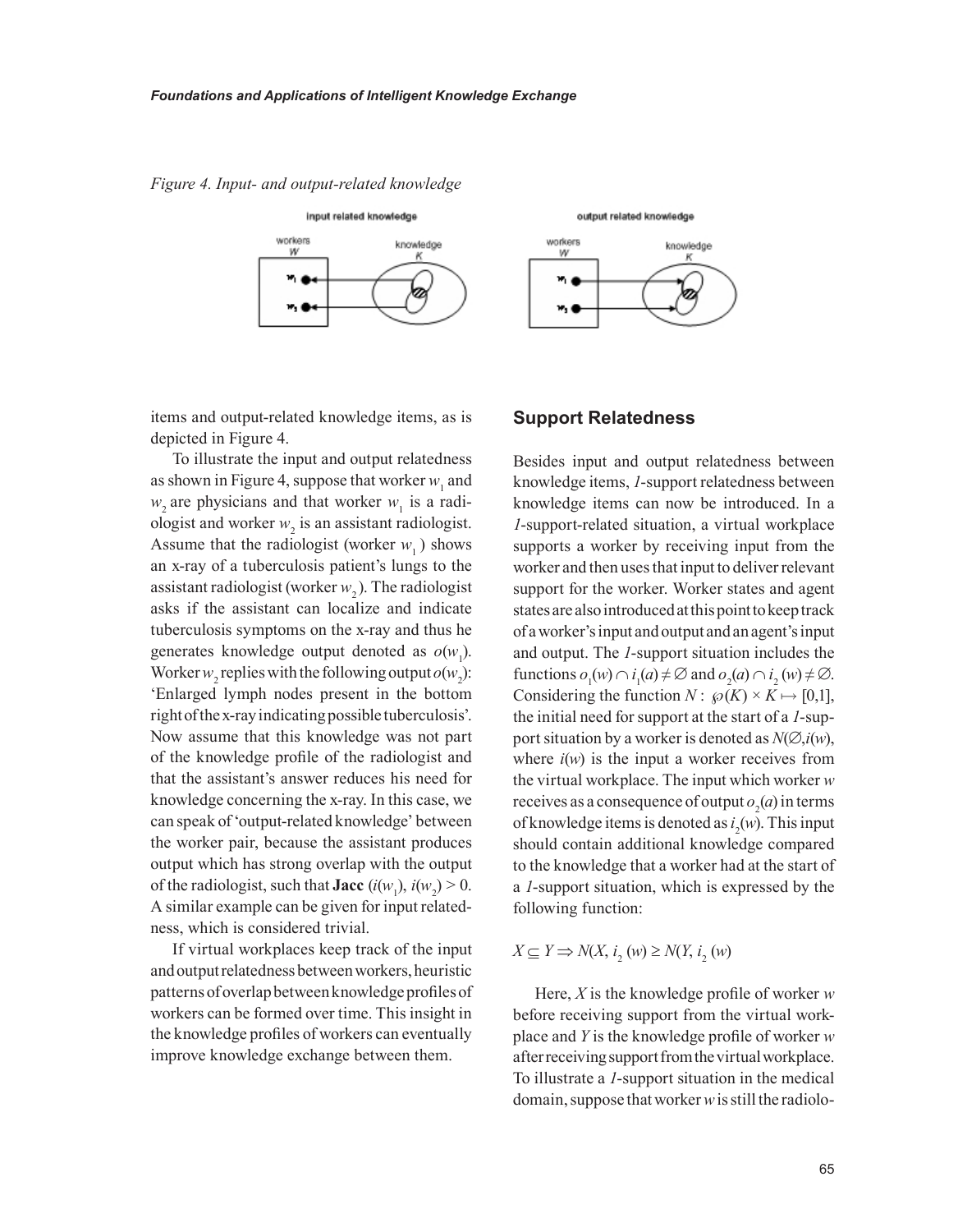gist. At worker state one, the radiologist would like to know which people within his social network have knowledge about 'tuberculosis symptoms on an x-ray of human lungs', which is expressed by  $o_1(w)$ . The request for knowledge is interpreted by the radiologist's virtual workplace which is denoted as  $i_1(a)$ . Based on a match between the input  $i_1(a)$  and the knowledge profiles which the radiologist's virtual workplace possesses, a selection of profiles are sent (depicted as  $o_2(a)$ ) and eventually absorbed by the radiologist (depicted as  $i_2(w)$ ).

If  $N(Y, i_2(w) > 0$ , then a 2-support situation might be desirable. A *2*-support situation, as depicted in Figure 5, complements a *1*-support situation with additional functions  $o_3(w) \cap i_3(a) \neq \emptyset$ and  $o_4(a) \cap i_4(w) \neq \emptyset$ .

Assume the set *Z* depicts the knowledge which a worker possesses after a *2*-support situation has occurred. To illustrate a *2*-support situation in the case of the radiologist mentioned in the *1*-support situation, assume that the selection of profiles which were sent to the radiologist earlier do not satisfy his need for knowledge. Therefore, he would like to retrieve an electronic handbook on the tuberculosis topic and broadcasts this request which is expressed by  $o_3(w)$ . The virtual workplace utilizes an agent to scan all available knowledge



#### *Figure 5. 2-Support relatedness*

resources (including the Internet of course) so that the best suitable handbook on the requested topic can be retrieved. Once an electronic handbook has been retrieved, it is broadcasted to the radiologist (depicted by  $o_4(a)$ ) who receives it (depicted by *i* 4 (*w*)). Eventually, this ends the *2*-support situation if the radiologist is satisfied with the result.

If  $N(Z, i_4(w) > 0$ , then a *k*-support situation might be desirable. A *k*-support situation simply continues the cycle of providing support to a worker after a *2*-support situation has not resolved certain need for knowledge of a worker. In terms of support relatedness, this can be depicted as:

- 1.  $o_5(w) \cap i_5(a) \neq \emptyset$ 2.  $o_6(a) \cap i_6(w) \neq \emptyset$
- 3. …

If a worker has no more need for knowledge, then the possible *1-*, *2-* and *k*-support situations end.

#### **future reseArch**

Verification and validation of the models (which also expands current theory) for intelligent knowledge exchange discussed so far is one of the main challenges of future research. At this stage in the research, a case within the medical domain is sketched to illustrate how a virtual workplace can improve knowledge exchange between physicians based on the theoretical models. The models mentioned earlier are focused on understanding and enabling intelligent knowledge exchange between workers by means of a virtual workplace. There are no models discussed which propose how a virtual workplace can be implemented or how a virtual workplace should be implemented specifically for a certain community of workers. Further research is needed to clarify those issues.

We have chosen to study a community of physicians in order to verify and also validate the models based on their specific needs for better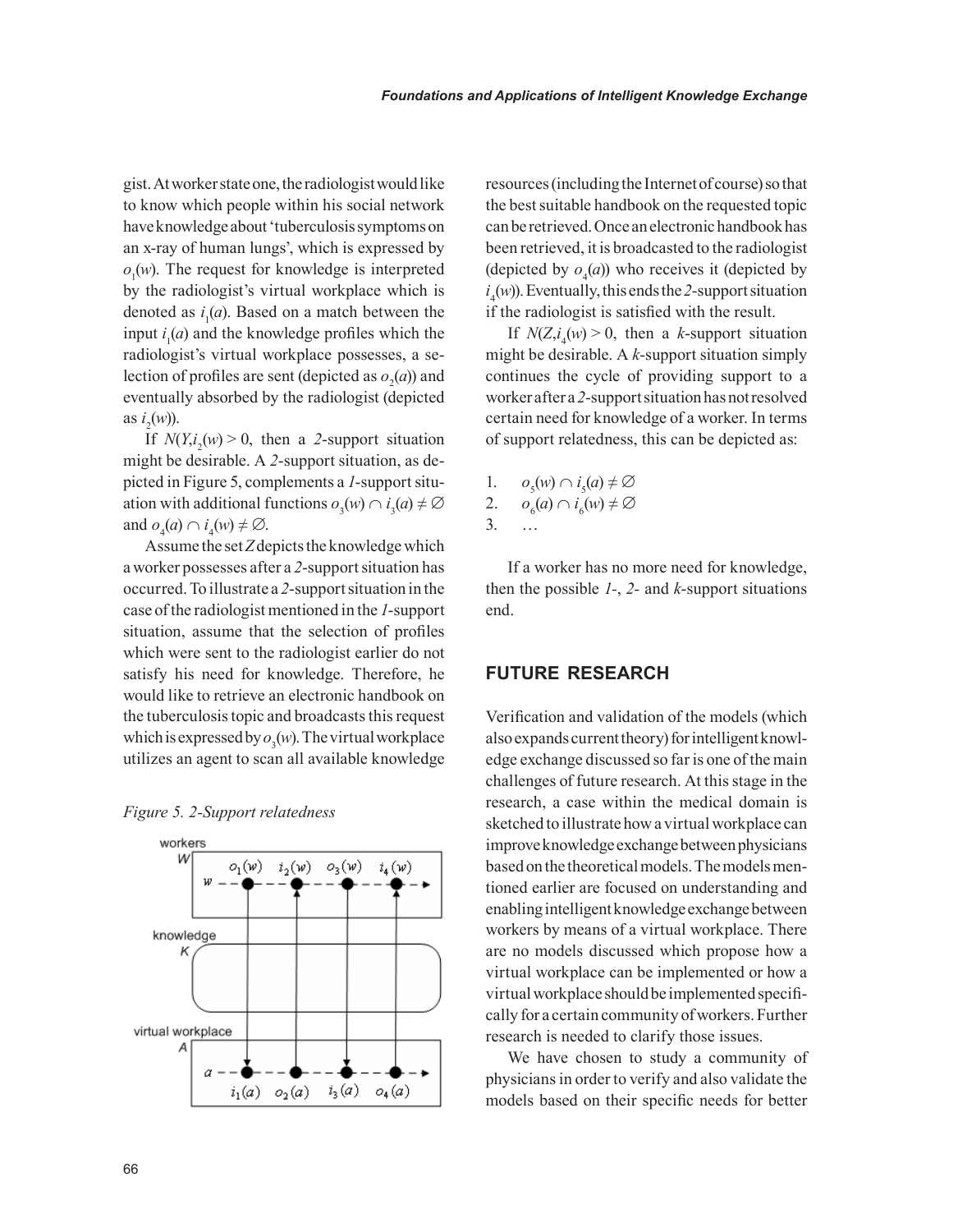knowledge exchange. Other community studies are planned in the future to find similarities in verifying and validating the models within different communities of workers. Analysis of those similarities may yield reusable parts of the theoretical models which can be used to improve knowledge exchange within a community of workers in general. A collection of those reusable parts may result in a more abstract model for enabling intelligent knowledge exchange for workers in general. Deploying virtual workplaces is then of course proposed as a solution for improving knowledge exchange. The actual development of a possible prototype of an agent-based virtual workplace which enables intelligent knowledge exchange for physicians can be part of the research in the future.

#### **conclusion**

An approach to enable intelligent knowledge exchange between workers by means of an agentbased virtual workplace has been elaborated. The approach has been illustrated throughout the chapter by a case from the medical domain. Contemporary physicians witness significant change in the nature of healthcare delivery and the necessity for them to process and disseminate knowledge only increases. After reflecting on the concept of knowledge, a fundamental view on knowledge exchange is elaborated.

Our view is aimed at decreasing a worker's need for knowledge as much as possible and improving the flow of knowledge between workers. It is made clear how the proposed view on knowledge exchange materializes in organizational knowledge transformation processes and organizational knowledge lifecycles. To understand what comprises knowledge exchange in general, insight in possible contexts of knowledge exchange is acquired by introducing several Object Role Modelling (ORM) models. Furthermore, additional theory is introduced to provide a foundation for

the support a virtual workplace can deliver for a worker when exchanging knowledge. A practical case shows how a virtual workplace can provide support for a radiologist's knowledge exchange problems in practice. In this case, the radiologist requires knowledge about tuberculosis symptoms.

Further research is necessary to verify and validate the theoretical models in several practical domains. The verification and validation of the theory causes possibilities for improvements and new additions to existing research results.

#### **references**

Barwise, J. (1989). *The situation in logic* (CSLI Lecture Notes). Stanford, CA: Stanford University, CSLI.

Berliant, M., Reed, R., & Wang, P. (2006). Knowledge exchange, matching, and agglomeration. *Journal of Urban Economics, 60*(1), 69-95.

Cowan, R., Jonard, N., & Özman, M. (2004). Knowledge dynamics in a network industry. *Technological Forecasting & Social Change, 71*(5), 469-484.

Craik, K. (1943). *The nature of explanation*. Cambridge, MA: Cambridge University Press.

Dienes, Z., & Perner, J. (1999). A theory of implicit and explicit knowledge. *Behavorial and Brain Sciences, 22*(5), 735-808.

Frank, J. (Ed.). (2005). *The CanMEDS 2005 physician competency framework*. *Better standards*. *Better physicians*. *Better care*. Ottawa: The Royal College of Physicians and Surgeons of Canada.

Groth, K. (2004). A technological framework supporting knowledge exchange in organizations. *NordiCHI '04: Proceedings of the third Nordic conference on human-computer interaction* (pp. 381-384). New York, NY: ACM Press.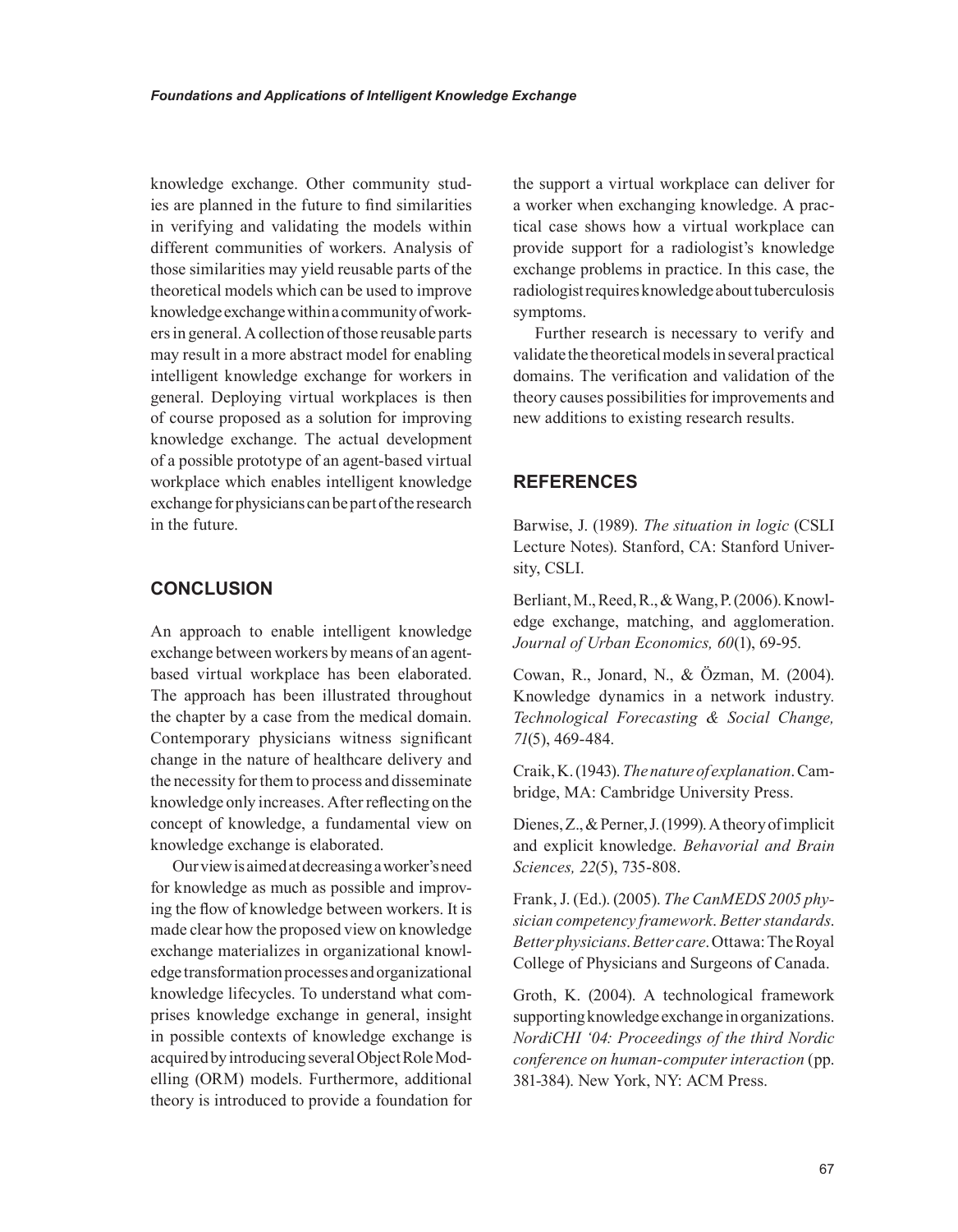Halpin, T. (2001). *Information modeling and relational databases, from conceptual analysis to logical design*. California, CA: Morgan Kaufmann.

Klein, F., & Giese, H. (2005). Analysis and design of physical and social contexts in multi-agent systems using UML. *SELMAS '05: Proceedings of the fourth international workshop on software engineering for large-scale multi-agent systems* (pp. 1-8). New York, NY: ACM Press.

Kuznets, S. (1962). Population change and aggregate output. In: R. Easterlin (Ed.), *Demographic and economic change in developed countries* (pp. 324-340). Princeton, NJ: Princeton University Press.

Li, X., Montazemi, A., & Yuan, Y. (2006). Agentbased buddy finding methodology for knowledge sharing. *Information & Management, 43*(3), 283-296.

López, N., Núñez, M., Rodríguez, I., & Rubio, F. (2004). Encouraging knowledge exchange in discussion forums by market-oriented mechanisms. *SAC '04: Proceedings of the 2004 ACM symposium on applied computing* (pp. 952-956). New York, NY: ACM Press.

Nonaka, I., & Takeuchi, H. (1995). *The knowledgecreating company: How Japanese companies create the dynamics of innovation*. Oxford, UK: Oxford University Press.

Pentland, A. (2004). Social dynamics: Signals and behaviour. *ICDL '04: Proceedings of the 2004 international conference on developmental learning* (pp. 263-267). New York, NY: IEEE Press.

Pinku, G., & Tzelgov, J. (in press). Consciousness of the self (COS) and explicit knowledge. *Consciousness and Cognition*.

Polanyi, M. (1966). *The tacit dimension*. London, UK: Routledge and Kegan Paul.

Siemieniuch, C., & Sinclair, M. (1999). Organizational aspects of knowledge lifecycle management in manufacturing. *International Journal of Human-Computer Studies, 51*(3), 517-547.

Strambach, S. (2001). Innovation processes and the role of knowledge-intensive business services. In: K. Koschatzky, M. Kulicke, & A. Zenker (Eds.), *Innovation networks – concepts and challenges in the European perspective* (pp. 53-68). Heidelberg, Germany: Physica-Verlag.

Weide, Th. P. van der, & Bommel, P. van (2006). Measuring the incremental information value of documents. *Information Sciences, 176*(2), 91-119.

Wooldridge, M., & Jennings, N. (1995). Intelligent agents: Theory and practice. *The Knowledge Engineering Review, 10*(2), 115-152.

# **key terMs**

**Input and Output Relatedness:** Input and output relatedness focuses on the existence of overlap between received knowledge and between broadcasted knowledge.

**Knowledge Exchange:**Knowledge exchange involves the broadcasting of knowledge items between workers, or between a worker and a software agent and vice versa, with as specific goal to reduce the need for knowledge of a worker.

**Knowledge Lifecycle:** A knowledge lifecycle provides insight in organizational knowledge generation, the propagation of knowledge across the organization, and subsequently the retirement of knowledge.

**Knowledge Transformation Process:** A knowledge transformation process causes the properties of (a) knowledge item(s) to change and as a result the knowledge item(s) can be classified differently due to the modified properties.